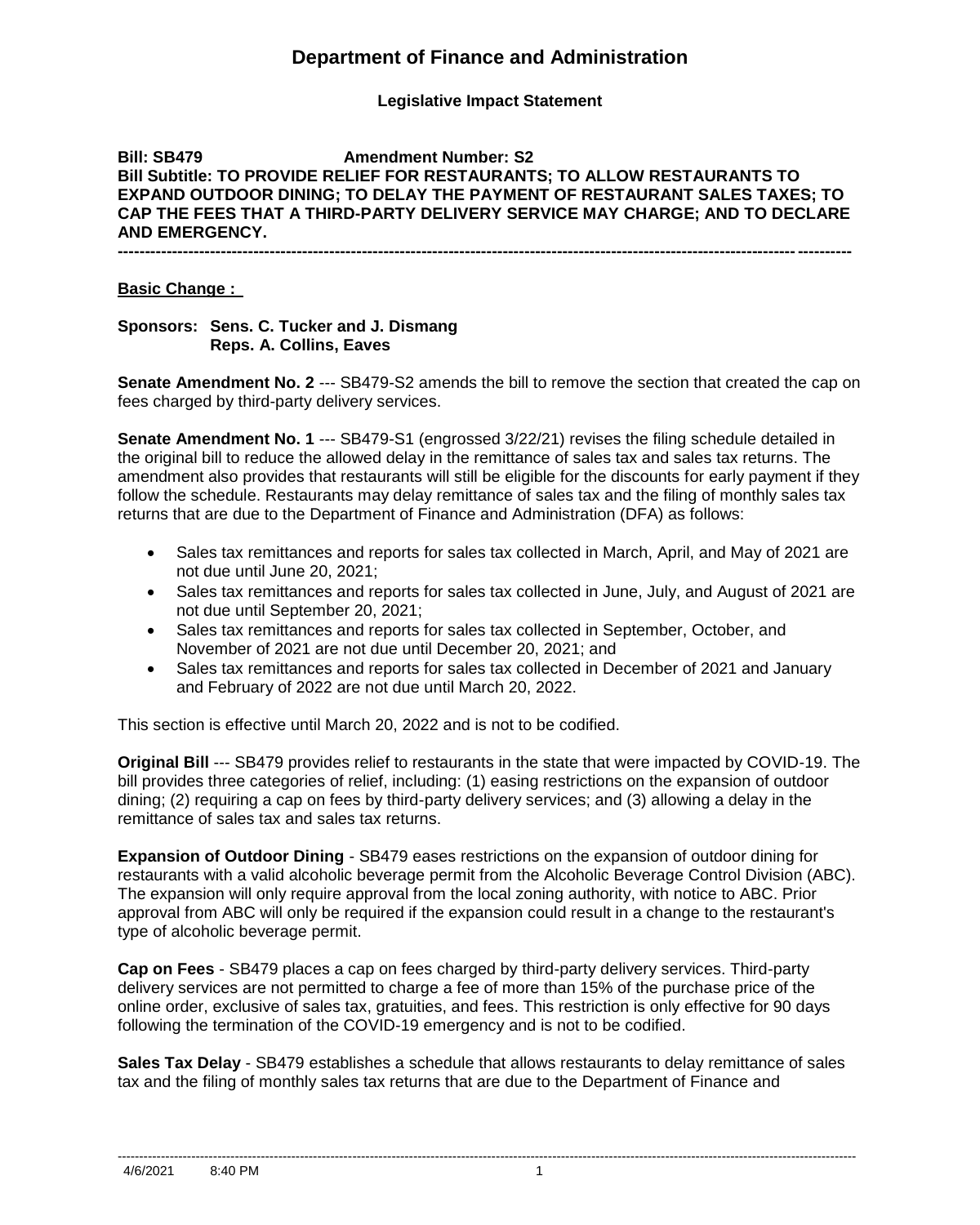## **Department of Finance and Administration**

### **Legislative Impact Statement**

#### **Bill: SB479 Amendment Number: S2 Bill Subtitle: TO PROVIDE RELIEF FOR RESTAURANTS; TO ALLOW RESTAURANTS TO EXPAND OUTDOOR DINING; TO DELAY THE PAYMENT OF RESTAURANT SALES TAXES; TO CAP THE FEES THAT A THIRD-PARTY DELIVERY SERVICE MAY CHARGE; AND TO DECLARE AND EMERGENCY. ---------------------------------------------------------------------------------------------------------------------------------------**

Administration as follows:

- Sales tax remittances and reports for sales tax collected in March of 2021 are not due until July 1, 2021;
- Sales tax remittances and reports for sales tax collected in April, May, and June of 2021 are not due until September 1, 2021;
- Sales tax remittances and reports for sales tax collected in July, August, and September of 2021 are not due until January 1, 2022; and
- Sales tax remittances and reports for sales tax collected in October, November, and December of 2021 and January of 2022 are not due until March 1, 2022.

No late fees or penalties will be assessed if the taxpayer follows the schedule. This section is only effective until March 1, 2022 and is not to be codified.

SB479 contains an emergency clause which provides that it will become effective on the earliest of the following: (1) the date of its approval by the Governor; (2) if the Governor neither approves nor vetoes the bill, the expiration of the period of time during which the Governor may veto the bill; or, (3) if the Governor vetoes the bill, the date the last house overrides the veto.

### **Revenue Impact :**

No impact to State General Revenue. Undetermined revenue impact to city and county governments that levy a sales or use tax.

[ The State of Arkansas as well as city and county governments will experience a temporary shift of monthly revenues from restaurant sales. This industry is typically required to file and remit these taxes on a monthly basis. If this bill were to pass, they would now have the option to file and pay those taxes on a quarterly basis for the periods specified in the bill. ]

### **Taxpayer Impact :**

Restaurants would be provided a temporary deferment of sales and use tax filing and remittances beginning with sales taxes collected in March 2021 through February 2022.

### **Resources Required :**

Computer programs, tax forms, and instructions will need to be updated. Department employees will need to be educated as well as the taxpayer community.

--------------------------------------------------------------------------------------------------------------------------------------------------------------------------

### **Time Required :**

Additional time would be necessary for implementation.

### **Procedural Changes :**